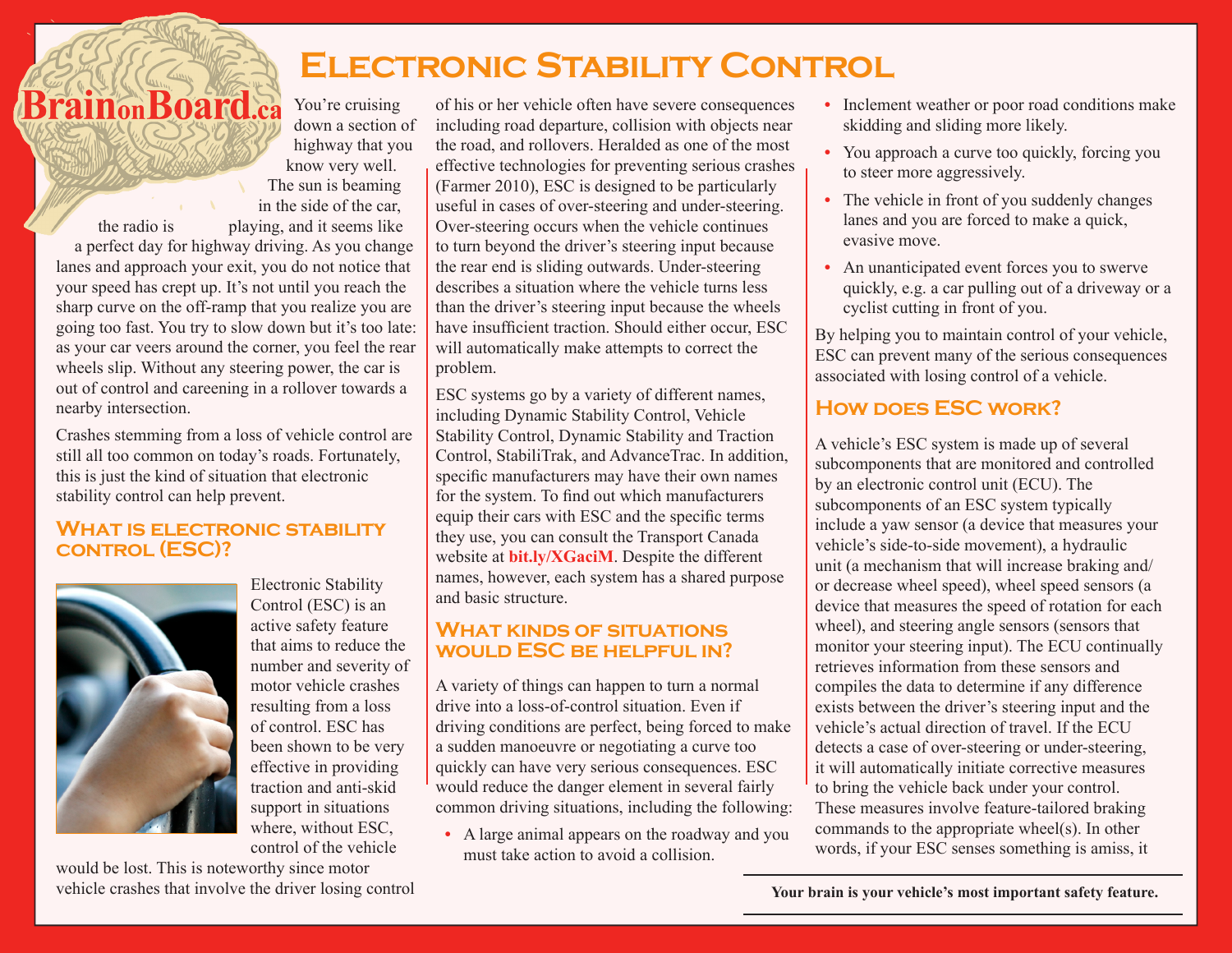#### **Your brain is your vehicle's most important safety feature.**

will apply more brake force to certain wheels in order to bring the car back under control. Some ESC systems will also initiate a reduction in engine speed; a move which is also designed to help you regain traction and steering control.



For example, if your ESC system detects a case of over-steering, it will automatically apply the front outside brake to counter the loss of traction affecting the rear wheels. In the case of under-steering, ESC will apply the inside rear brake, encouraging the vehicle to continue to turn in the direction indicated by the driver's steering input.



*Images Courtesy of Toyota Canada*

### **How effective is ESC in reducing crashes?**

ESC has been shown to be very effective in reducing the number of severe motor vehicle crashes involving both passenger cars and sport utility vehicles (SUVs). The Insurance Institute for Highway Safety (IIHS) has reported that ESC reduces fatal single-vehicle crash risk by 49%, and fatal multiple-vehicle crash risk by 20% for both cars and SUVs (IIHS 2011). In addition, the risk of being involved in a collision spurred by loss of control is estimated to be reduced by 54.5% on cars equipped with ESC, and 75.2% of SUVs with ESC (Green and Woodroff 2006). Transport Canada determined that almost 29% of crashes that resulted in death or injury between 2000 and 2005 could have been prevented if all light-duty vehicles were equipped with ESC (Transport Canada 2012). According to the National Highway Traffic Safety Administration (NHTSA), this feature could potentially prevent between 1,550 and 2,530 deaths and between 46,900 and 65,800 serious injuries every year in the United States (NHTSA 2007).

ESC is also very effective at preventing rollovers, particularly in SUVs where the center of gravity is higher, rendering them more vulnerable to rolling over in loss-of-control situations. IIHS has calculated that ESC reduces the risk of fatal rollovers by 75% for SUVs and 72% for cars (IIHS 2011). NHTSA released similarly promising statistics, calculating that ESC would prevent 69% of fatal passenger vehicle rollovers, and 88% of fatal light-weight vehicle rollovers (NHTSA 2007).

To summarize, ESC significantly reduces the risk of being involved in a serious crash. This is due to the kinds of situations that ESC is designed for: motor vehicle crashes that involve losing control of the vehicle which can have very dire consequences, many times resulting in loss of life. By helping the driver to maintain control of the vehicle, ESC can directly help to save the lives of motorists.

#### **Does ESC have any limitations?**

Yes. Like many other anti-collision technologies, realizing the benefits promised through initial ESC testing depends largely on whether drivers understand the design limits and intended function of the technology and interact appropriately with it.

ESC is designed to activate when it senses that a driver risks losing control of the vehicle. As such, drivers should not expect to feel the effects of ESC frequently, since losing control of a vehicle is a relatively rare – albeit oftentimes very serious – occurrence. ESC will not help to prevent collisions such as fender-benders or other low-speed traffic incidents. Nor will it warn the driver of any impending collisions or stability issues. Like any other technology, ESC also has physical limits that drivers should be aware of. If road conditions are extremely poor or if speeds are beyond a certain threshold, it may be impossible to stabilize the vehicle.

It is important to recognize that though ESC is designed to automatically bring the vehicle back under your control, you must still be fully engaged throughout the entire driving process, as human behaviours can undermine the effectiveness of ESC. For example, a driver under the influence of alcohol may not have the ability to steer safely even after ESC has activated. Similarly, excessive speed can make it both more likely that you will be involved